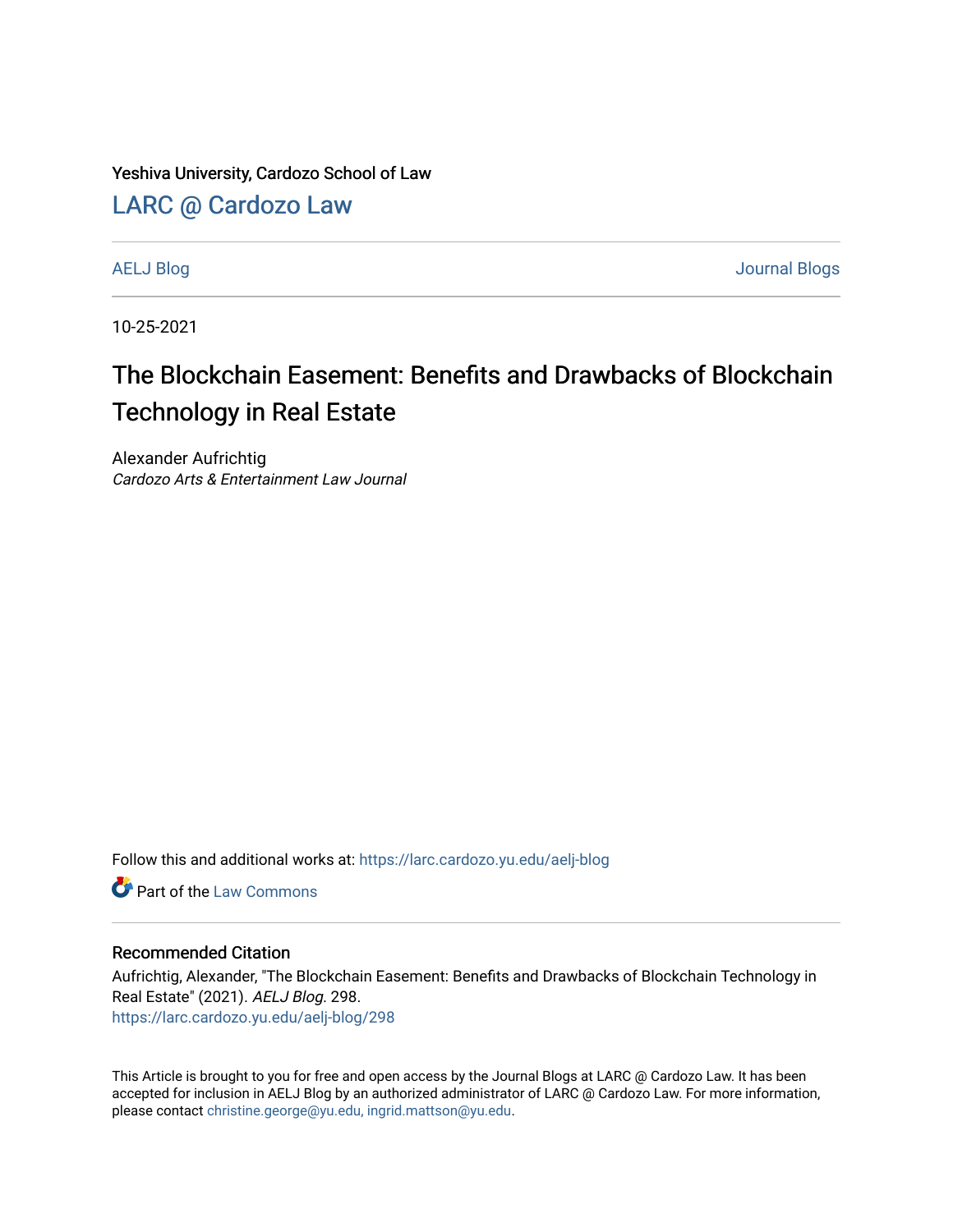# **The Blockchain Easement: Benefits and Drawbacks of Blockchain Technology in Real Estate**

BY [ALEXANDER AUFRICHTIG](https://cardozoaelj.com/author/alexander-aufrichtig/) /ON OCTOBER 25, 2021



Photo by Karl Kohler on Unsplash

Ask around and many will say that blockchain technology is the greatest thing since sliced bread. Simply put, blockchain technology is a "shared, immutable ledger that facilitates the process of recording transactions and tracking assets in a business network.["](https://cardozoaelj.com/2021/10/25/the-blockchain-easement-benefits-and-drawbacks-of-blockchain-technology-in-real-estate/#easy-footnote-bottom-1-7299)<sup>1</sup> Blockchain technology has sprouted the creation of cryptocurrency and is being considered, if not already implemented, across a multitude of industries. The real estate industry is one of the many industries that has turned its attention toward blockchain technology. The main discussion here is how blockchain, within the real estate industry, presents a vast array of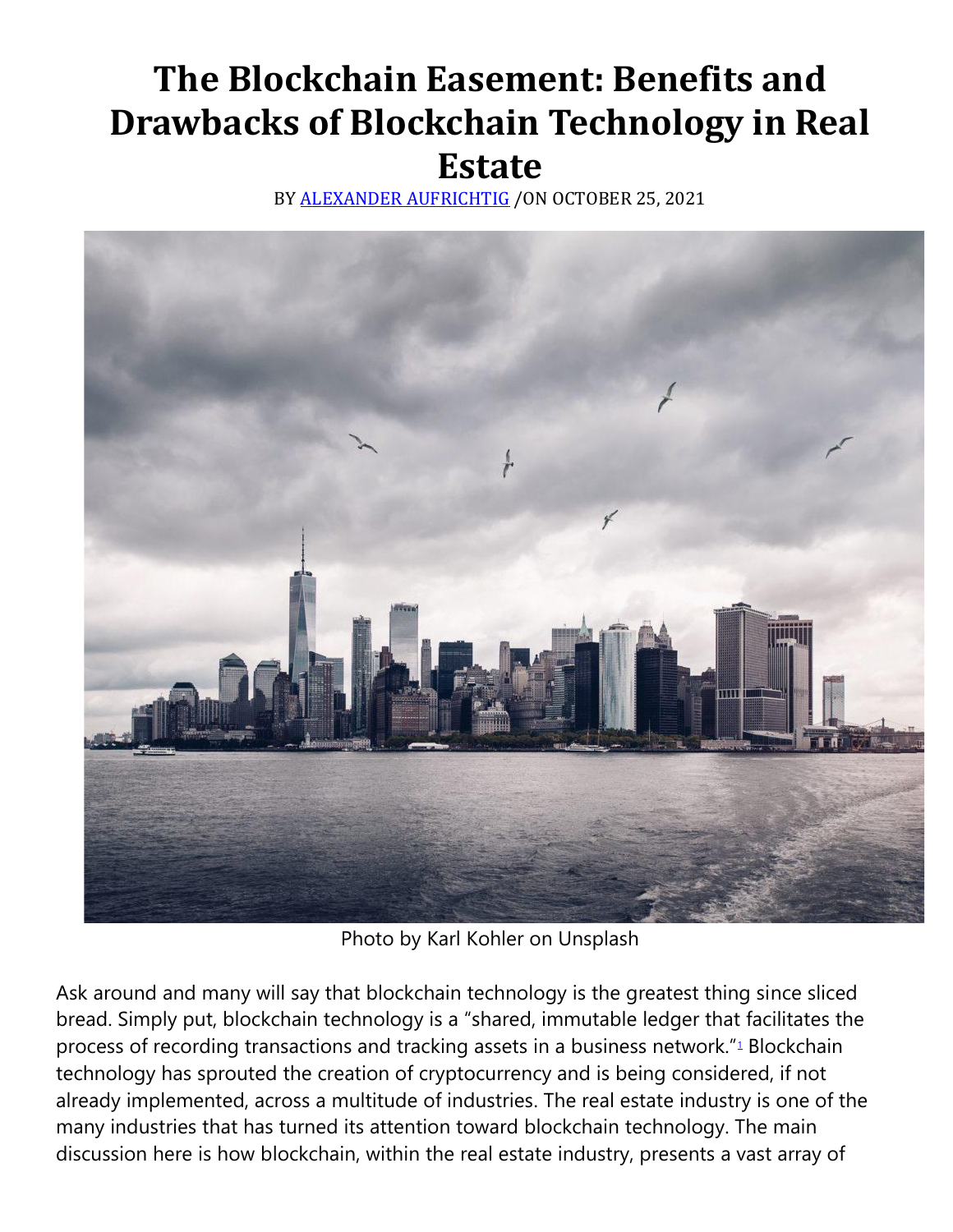potential benefits with a number of conceivable drawbacks. To illustrate this dichotomy, let us consider it in the context of a real estate transaction.

A real estate transaction process typically begins with a seller listing a property through a multiple listing service (MLS) along with a buyer (or his/her broker) searching an MLS for a property to buy or rent. The existing challenges that brokers, tenants, buyers, and sellers face are that many MLS platforms are subscription-based with high access fees; inaccurate, outdated, or incomplete information; and a search process that tends to be inefficient since the data is generally scattered across multiple platforms[.](https://cardozoaelj.com/2021/10/25/the-blockchain-easement-benefits-and-drawbacks-of-blockchain-technology-in-real-estate/#easy-footnote-bottom-2-7299)<sup>2</sup> The proposed solution is that a blockchain-based MLS would allow brokers to have more control over their data, create more freely accessible listings, and provide more reliable data regarding the property[.](https://cardozoaelj.com/2021/10/25/the-blockchain-easement-benefits-and-drawbacks-of-blockchain-technology-in-real-estate/#easy-footnote-bottom-3-7299)<sup>3</sup> Within the realm of real estate brokerage, a more efficient MLS may contain minimal drawbacks; however, when the real estate transaction gears toward the legal spectrum, there are conceivable problems.

When a buyer is interested in purchasing a property, title insurance, mortgages, lease agreements and purchase agreements are all set in motion by attorneys. In essence, most of these documents are contracts where the parties agree to a certain exchange. Blockchain technology implements what are called ["](https://cardozoaelj.com/2021/10/25/the-blockchain-easement-benefits-and-drawbacks-of-blockchain-technology-in-real-estate/#easy-footnote-bottom-4-7299)smart contracts."<sup>4</sup> For the purposes of real estate transactions, a smart contract is "a digital representation of the mutual agreements contained in a traditional real estate contract" translated into "software code that self-executes and selfenforces.["](https://cardozoaelj.com/2021/10/25/the-blockchain-easement-benefits-and-drawbacks-of-blockchain-technology-in-real-estate/#easy-footnote-bottom-5-7299)<sup>5</sup> While it may be true that smart contracts eliminate the need for third-party mediation in a transaction[,](https://cardozoaelj.com/2021/10/25/the-blockchain-easement-benefits-and-drawbacks-of-blockchain-technology-in-real-estate/#easy-footnote-bottom-6-7299) $\epsilon$  which conserves time and lowers cost in addition to the reduction of an opportunity to commit fraud[,](https://cardozoaelj.com/2021/10/25/the-blockchain-easement-benefits-and-drawbacks-of-blockchain-technology-in-real-estate/#easy-footnote-bottom-7-7299) $\lambda$  they are still limited within the real estate industry. Currently, smart contracts are best suited to handle contracts that are "narrow, objective, and mechanical, with straightforward clauses and clearly defined outcomes.["](https://cardozoaelj.com/2021/10/25/the-blockchain-easement-benefits-and-drawbacks-of-blockchain-technology-in-real-estate/#easy-footnote-bottom-8-7299)<sup>8</sup> However, "real estate contracts can get complicated quickly" as they are subject to unique case-by-case (or property-by-property) requirements including, among other things, individualized lot descriptions and nuanced covenants, easements, and restrictions[.](https://cardozoaelj.com/2021/10/25/the-blockchain-easement-benefits-and-drawbacks-of-blockchain-technology-in-real-estate/#easy-footnote-bottom-9-7299)<sup>9</sup> The overall result is that smart contracts could "drive transactions where consumers typically sign adhesion contracts, but in large-dollar transactions with sophisticated parties represented by attorneys, document negotiations will likely persist."<sup>[10](https://cardozoaelj.com/2021/10/25/the-blockchain-easement-benefits-and-drawbacks-of-blockchain-technology-in-real-estate/#easy-footnote-bottom-10-7299)</sup> At the moment, there is question as to whether smart contracts have the technological breadth to encompass complex real estate transactions.

With respect to recording, "the U.S. real property recording system is disconnected and decentralized" since mainly state and local governments enjoy the power to enact property laws.<sup>[11](https://cardozoaelj.com/2021/10/25/the-blockchain-easement-benefits-and-drawbacks-of-blockchain-technology-in-real-estate/#easy-footnote-bottom-11-7299)</sup> Additionally, there is a localized nature to property since local recorders' offices record and maintain property records such as deeds, mortgages, easements, covenants, and restrictions.[12](https://cardozoaelj.com/2021/10/25/the-blockchain-easement-benefits-and-drawbacks-of-blockchain-technology-in-real-estate/#easy-footnote-bottom-12-7299) The idea is that, under perfect conditions, the recorders' offices "should accurately reflect and establish an owner's 'chain of title,' as well as locate adverse recording conveyances made by each owner in the chain." However, this system fails to secure real estate title because of the costs in determining true title and uncovering unrecorded liens $1/3$  in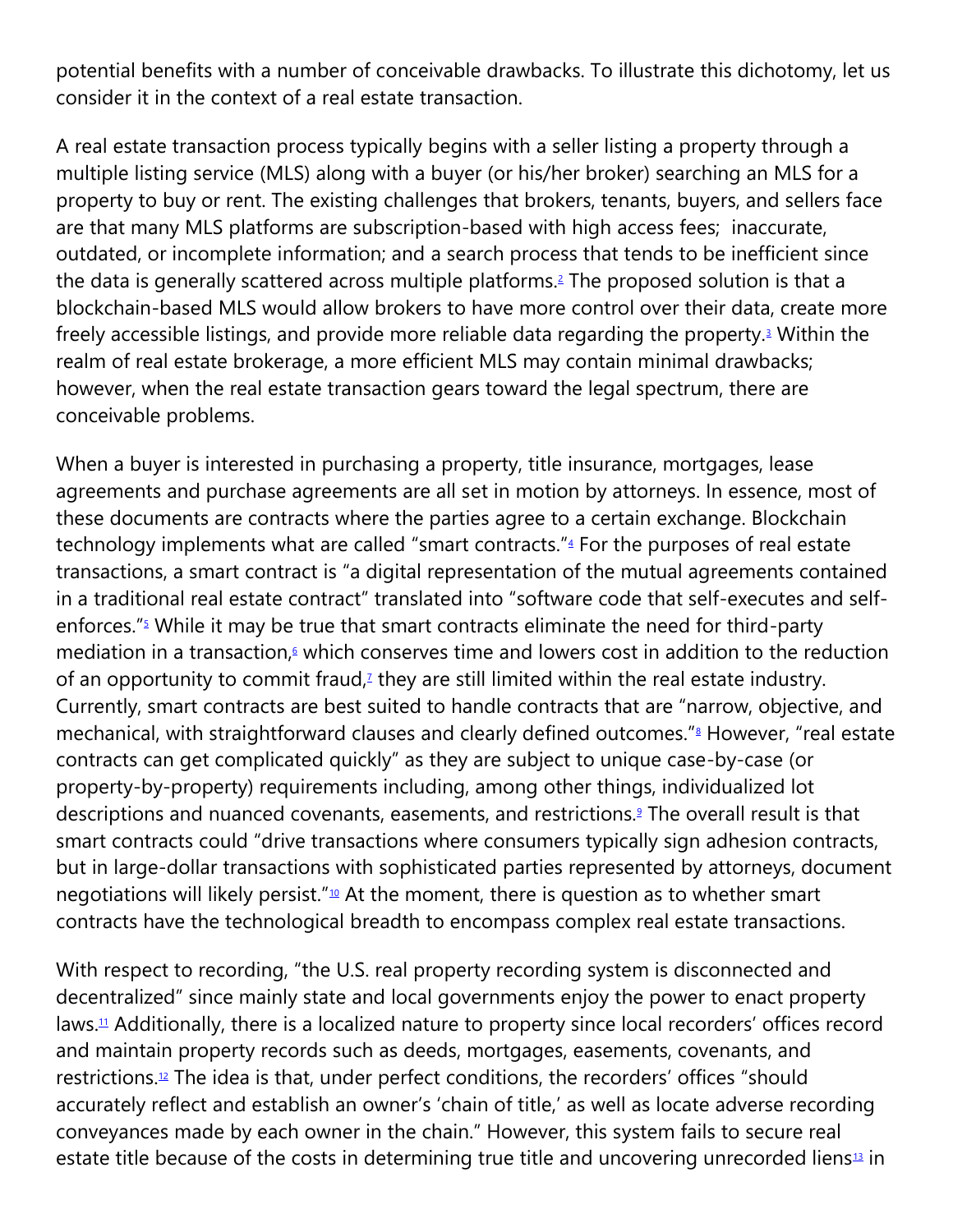addition to susceptibility to human error since this process is done manually. Given the current system's susceptibility to inconsistent title recording, a potential solution is to overhaul the current recording system and transition to a blockchain where transactions are significantly more secure.<sup>[14](https://cardozoaelj.com/2021/10/25/the-blockchain-easement-benefits-and-drawbacks-of-blockchain-technology-in-real-estate/#easy-footnote-bottom-14-7299)</sup> While it is fair to say that blockchain can eliminate many ills that plague recording systems, there is also a potential defect in implementing a blockchain recording system. It is safe to assume that "any [federal] plan that may impede on a state's control of their laws and procedures may violate the constitutional division between state and federal government."[15](https://cardozoaelj.com/2021/10/25/the-blockchain-easement-benefits-and-drawbacks-of-blockchain-technology-in-real-estate/#easy-footnote-bottom-15-7299) Thus, it is likely that the localized nature of real estate recording will stay the same. If local recordings are transferred to a blockchain then they will most likely fall under the authority of the recorder's office. Under these circumstances, a local recording office would implement a private blockchain. The problem is that private blockchains, "usually consisting of a smaller network of machines, are vulnerable to hacking of the entire system."<sup>[16](https://cardozoaelj.com/2021/10/25/the-blockchain-easement-benefits-and-drawbacks-of-blockchain-technology-in-real-estate/#easy-footnote-bottom-16-7299)</sup> While it may be true that blockchain recording can be more efficient, there are still risks associated with cybersecurity at the local level and it is inconceivable that recording of title will shift to a federal level given the perceived constitutional issues.

Lastly, there are a few practical considerations that need to be considered in weighing the viability of blockchain within the real estate industry. If we forget about blockchain technology for a moment and simply consider contractual law at its core, a big part of an attorney's job is to consider the four corners of a contract, analyze the intent of the parties, and sometimes litigate a certain reading of the contract. If blockchain technology is implemented, in addition to the pre-existing challenges of contract law, "some attorneys may no longer be litigating the 'four-corners' of the contract alone, but rather have to expand the analysis of the intent and structure of the *underlying code*."[17](https://cardozoaelj.com/2021/10/25/the-blockchain-easement-benefits-and-drawbacks-of-blockchain-technology-in-real-estate/#easy-footnote-bottom-17-7299) The result is that attorneys will have to become proficient in both contract law *and* computer science which seems like a significant burden on attorneys. Moreover, attorneys and judges "will need to understand how records will be presented from the blockchain, how to interpret them, and finally how to harmonize evidence rules with the blockchain information."[18](https://cardozoaelj.com/2021/10/25/the-blockchain-easement-benefits-and-drawbacks-of-blockchain-technology-in-real-estate/#easy-footnote-bottom-18-7299) A possible solution would be to implement an educational program that would train officials in "fundamental concepts, capabilities and vocabulary of the blockchain." $19$  While the idea may seem plausible, the question remains as to whether the application would be practical or even possible.

Blockchain technology has become one of the most revered concepts in the digital age and rightfully so. Within the real estate industry, blockchain technology offers a variety of benefits including more accessible listing services, the unique protections of smart contracts, and the opportunity to relieve some of the problems that come with recording title. On the other hand, the question remains as to whether smart contracts can accommodate the intricate details in real estate contracts and whether implementing blockchain recording is practical and secure on the local level. Finally, the practical considerations of implementing a complex technological concept into an inherently complex field of law pose a burden on attorneys, judges, municipalities, and governments to the extent that the benefits may not outweigh the burdens. This isn't to say that blockchain technology should not or could not be implemented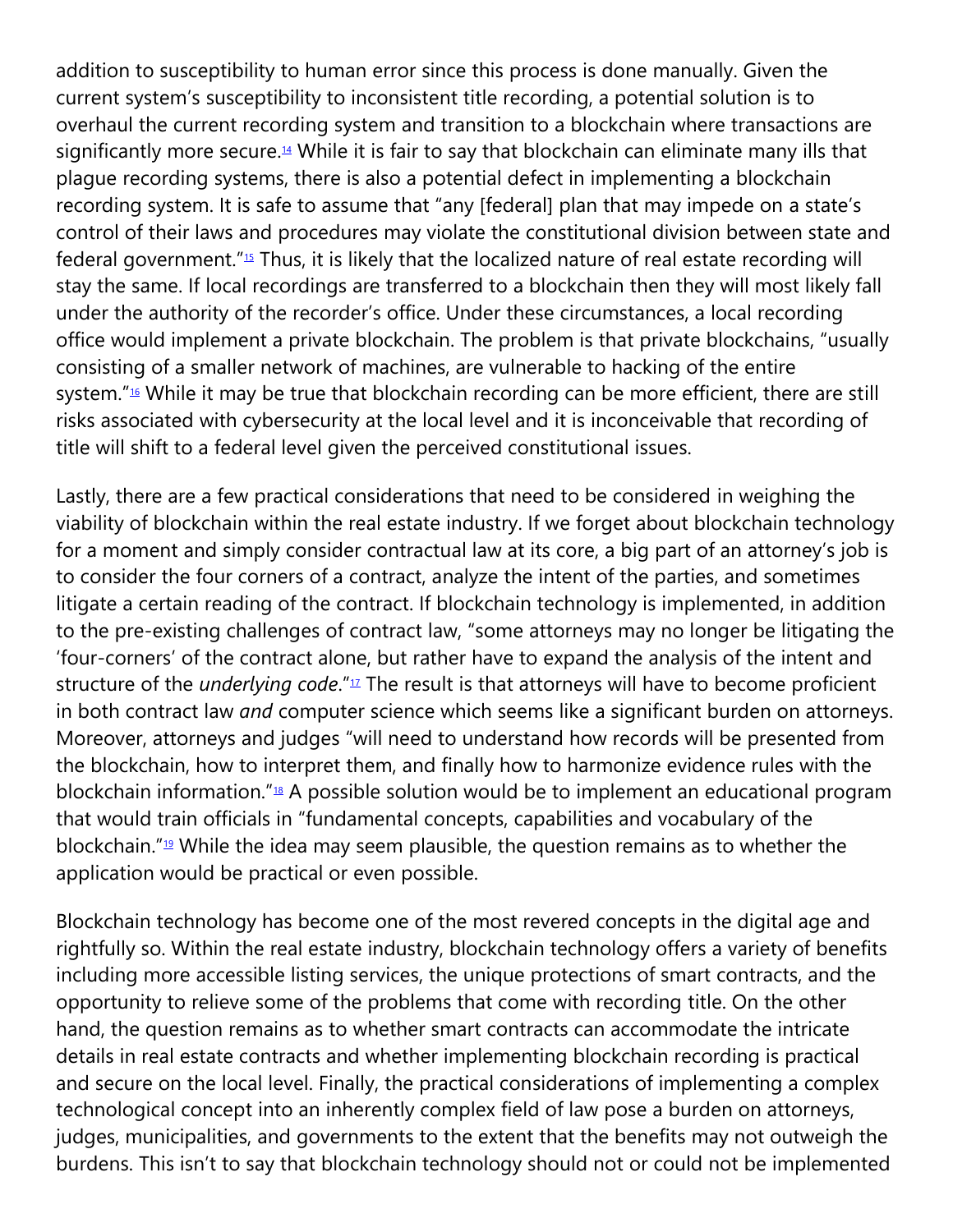within the law, but rather that we should continue to analyze and criticize the potential drawbacks in order to move forward.

## *Alex Aufrichtig is a Second Year Law Student at the Benjamin N. Cardozo School of Law and a Staff Editor at the Cardozo Arts & Entertainment Law Journal. Alex is interested in real estate law, intellectual property law, and antitrust law.*

- 1. What is blockchain technology?, IBM, https://www.ibm.com/topics/what-is-blockchain (last visited Oct. 16, 2021) [https://perma.cc/R2MY-YDNT].
- 2. Deloitte Center for Financial Services,. Blockchain in commercial real estate: the future is here, Deloitte Touche Tohmatsu Ltd., (2017), https://www2.deloitte.com/content/dam/Deloitte/us/Documents/financial-services/usdcfs-blockchain-in-cre-the-future-is-here.pdf.
- 3. Id.
- 4. Stuart D. Levi & Alex B. Lipton, An Introduction to Smart Contracts and Their Potential and Inherent Limitations, Harv. L. Sch. F. on Corp. Governance (May 26, 2018), https://corpgov.law.harvard.edu/2018/05/26/an-introduction-to-smart-contracts-andtheir-potential-and-inherent-limitations/ [https://perma.cc/T9ZC-Q3QR]. ("'Smart contracts' is a term used to describe computer code that automatically executes all or parts of an agreement and is stored on a blockchain-based platform.")
- 5. S.H. Spencer Compton & Diana Schottenstein, Questions and Answers about Using Blockchain Technology in Real Estate Practice, 33 Prac. Real Est. Law. 5, 8 (2017).
- 6. The Fraud Examiner, The Blockchain is No Mere Hype Train, Ass'n Certified Fraud Exam'rs, https://www.acfe.com/fraud-examiner.aspx?id=4294992645 [https://perma.cc/2MN6-PF7Q].
- 7. Id.
- 8. John Ream, Yang Chu, & David Schatsky, Upgrading Blockchains: Smart contract use cases in industry, Deloitte (June 09, 2016), https://www2.deloitte.com/us/en/insights/focus/signals-for-strategists/usingblockchain-for-smart-contracts.html [https://perma.cc/JF42-FGA3].
- 9. Compton & Schottenstein, supra note 5, at 8; See e.g. Jesse Dukeminier, James E. Krier, Gregory Alexander, Michael H. Schill & Lior Jacob Strahilevitz, Property 554–68 (Wolters Kluwer, 9th ed. 2018) (In this purported sample contract, the idiosyncratic nature of such contracts is evidenced by the number of blank spaces left for buyers and sellers to check and fill-in applicable terms and conditions.).
- 10.Compton & Schottenstein, supra note 5, at 9.
- 11.Id. at 6.
- 12.Id.
- 13.Griffin P. Heil, Blockchain's Impact on Real Estate and the Future, 18 J. Int'l Bus. & L. 237, 246 (2019).
- 14.Id. at 253.
- 15.Id. at 255.